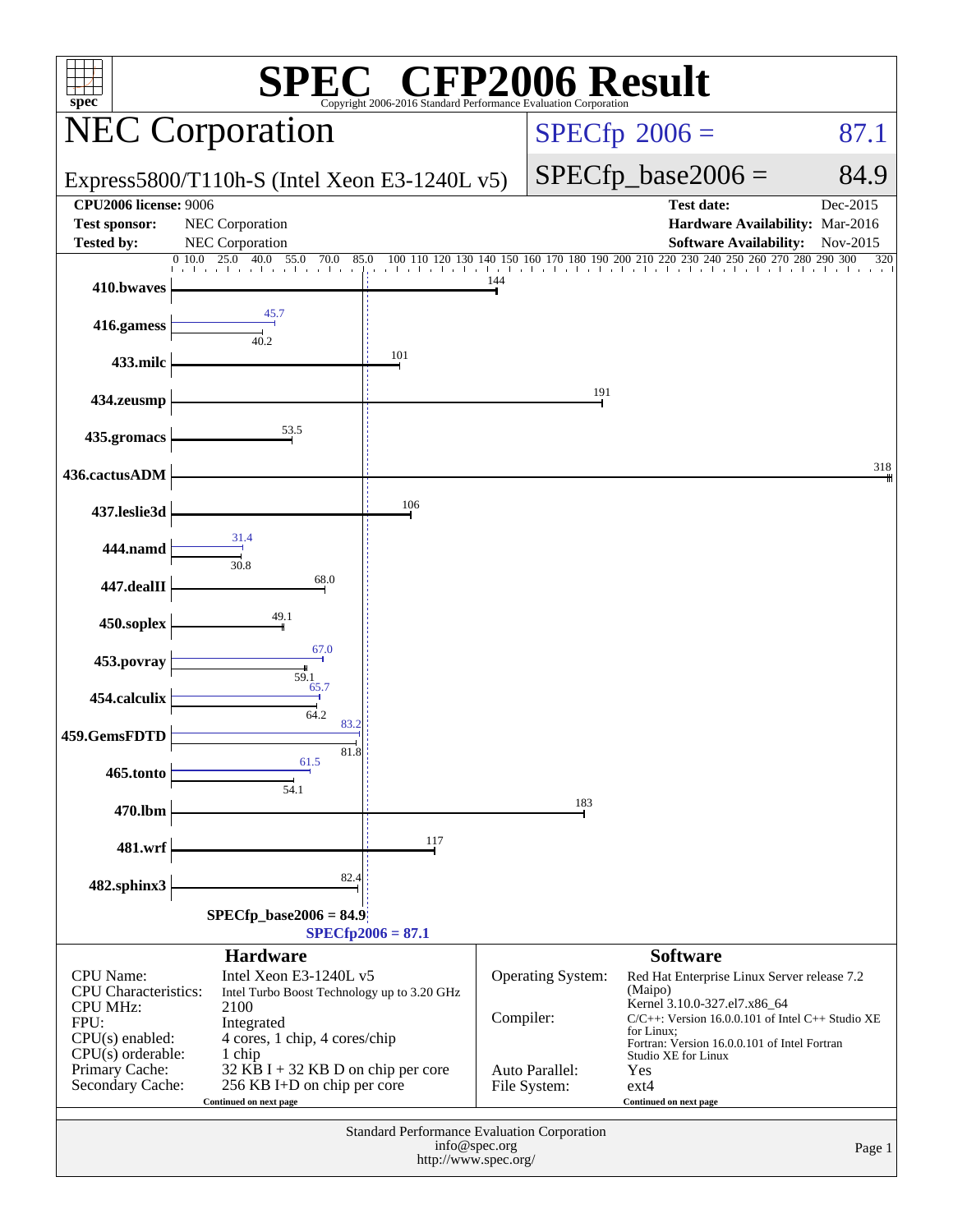

### NEC Corporation

### $SPECfp2006 = 87.1$  $SPECfp2006 = 87.1$

Express5800/T110h-S (Intel Xeon E3-1240L v5)

 $SPECTp\_base2006 = 84.9$ 

| <b>CPU2006 license: 9006</b>                                               |                                                                                                             |                                                                             | <b>Test date:</b>                                          | Dec-2015   |
|----------------------------------------------------------------------------|-------------------------------------------------------------------------------------------------------------|-----------------------------------------------------------------------------|------------------------------------------------------------|------------|
| <b>Test sponsor:</b>                                                       | NEC Corporation                                                                                             |                                                                             | Hardware Availability: Mar-2016                            |            |
| <b>Tested by:</b>                                                          | <b>NEC</b> Corporation                                                                                      |                                                                             | <b>Software Availability:</b>                              | $Nov-2015$ |
| L3 Cache:<br>Other Cache:<br>Memory:<br>Disk Subsystem:<br>Other Hardware: | 8 MB I+D on chip per chip<br>None<br>16 GB (2 x 8 GB 2Rx8 PC4-2133P-E)<br>1 x 500 GB SATA, 7200 RPM<br>None | System State:<br><b>Base Pointers:</b><br>Peak Pointers:<br>Other Software: | Run level 3 (multi-user)<br>64-bit<br>$32/64$ -bit<br>None |            |

| <b>Results Table</b> |                                                                                                          |       |                |       |                |              |                |              |                |              |                |              |
|----------------------|----------------------------------------------------------------------------------------------------------|-------|----------------|-------|----------------|--------------|----------------|--------------|----------------|--------------|----------------|--------------|
|                      | <b>Base</b>                                                                                              |       |                |       | <b>Peak</b>    |              |                |              |                |              |                |              |
| <b>Benchmark</b>     | <b>Seconds</b>                                                                                           | Ratio | <b>Seconds</b> | Ratio | <b>Seconds</b> | <b>Ratio</b> | <b>Seconds</b> | <b>Ratio</b> | <b>Seconds</b> | <b>Ratio</b> | <b>Seconds</b> | <b>Ratio</b> |
| 410.bwayes           | 94.5                                                                                                     | 144   | 94.1           | 144   | 94.3           | 144          | 94.5           | 144          | 94.1           | 144          | 94.3           | <u>144</u>   |
| 416.gamess           | 487                                                                                                      | 40.2  | 488            | 40.2  | 487            | 40.2         | 429            | 45.7         | 429            | 45.6         | 428            | 45.7         |
| $433$ .milc          | 90.9                                                                                                     | 101   | 90.7           | 101   | 90.7           | 101          | 90.9           | 101          | 90.7           | 101          | 90.7           | 101          |
| 434.zeusmp           | 47.6                                                                                                     | 191   | 47.7           | 191   | 47.6           | 191          | 47.6           | 191          | 47.7           | 191          | 47.6           | 191          |
| 435.gromacs          | 133                                                                                                      | 53.6  | 133            | 53.5  | 133            | 53.5         | 133            | 53.6         | 133            | 53.5         | 133            | 53.5         |
| 436.cactusADM        | 37.5                                                                                                     | 318   | 37.6           | 318   | 37.4           | 320          | 37.5           | 318          | 37.6           | 318          | 37.4           | 320          |
| 437.leslie3d         | 88.4                                                                                                     | 106   | 88.5           | 106   | 88.7           | 106          | 88.4           | 106          | 88.5           | 106          | 88.7           | 106          |
| 444.namd             | 260                                                                                                      | 30.9  | 260            | 30.8  | 260            | 30.8         | 255            | 31.4         | 255            | 31.4         | 255            | 31.4         |
| 447.dealII           | 168                                                                                                      | 67.9  | 168            | 68.0  | 168            | 68.0         | 168            | 67.9         | 168            | 68.0         | 168            | 68.0         |
| 450.soplex           | 168                                                                                                      | 49.6  | 171            | 48.8  | 170            | 49.1         | 168            | 49.6         | 171            | 48.8         | 170            | <u>49.1</u>  |
| 453.povray           | 88.9                                                                                                     | 59.8  | 90.2           | 59.0  | 90.0           | 59.1         | 79.4           | 67.0         | 79.3           | 67.1         | 79.7           | 66.7         |
| 454.calculix         | 128                                                                                                      | 64.2  | 128            | 64.2  | 128            | 64.3         | 125            | 65.8         | 126            | 65.7         | 126            | 65.4         |
| 459.GemsFDTD         | 130                                                                                                      | 81.8  | 130            | 81.8  | 130            | 81.8         | 127            | 83.3         | 127            | 83.2         | 127            | 83.2         |
| 465.tonto            | 182                                                                                                      | 54.1  | 182            | 54.1  | 182            | 54.1         | 160            | 61.5         | <b>160</b>     | 61.5         | 160            | 61.3         |
| 470.1bm              | 75.1                                                                                                     | 183   | 75.1           | 183   | 75.1           | 183          | 75.1           | 183          | 75.1           | 183          | 75.1           | 183          |
| 481.wrf              | 95.5                                                                                                     | 117   | 96.0           | 116   | 95.7           | 117          | 95.5           | 117          | 96.0           | 116          | 95.7           | <b>117</b>   |
| 482.sphinx3          | 236                                                                                                      | 82.6  | 237            | 82.4  | 236            | 82.4         | 236            | 82.6         | 237            | 82.4         | 236            | 82.4         |
|                      | Results appear in the order in which they were run. Bold underlined text indicates a median measurement. |       |                |       |                |              |                |              |                |              |                |              |

#### **[Operating System Notes](http://www.spec.org/auto/cpu2006/Docs/result-fields.html#OperatingSystemNotes)**

Stack size set to unlimited using "ulimit -s unlimited"

### **[Platform Notes](http://www.spec.org/auto/cpu2006/Docs/result-fields.html#PlatformNotes)**

 BIOS Settings: Power Management Policy: Custom Energy Performance: Performance Hyper-Threading: Disabled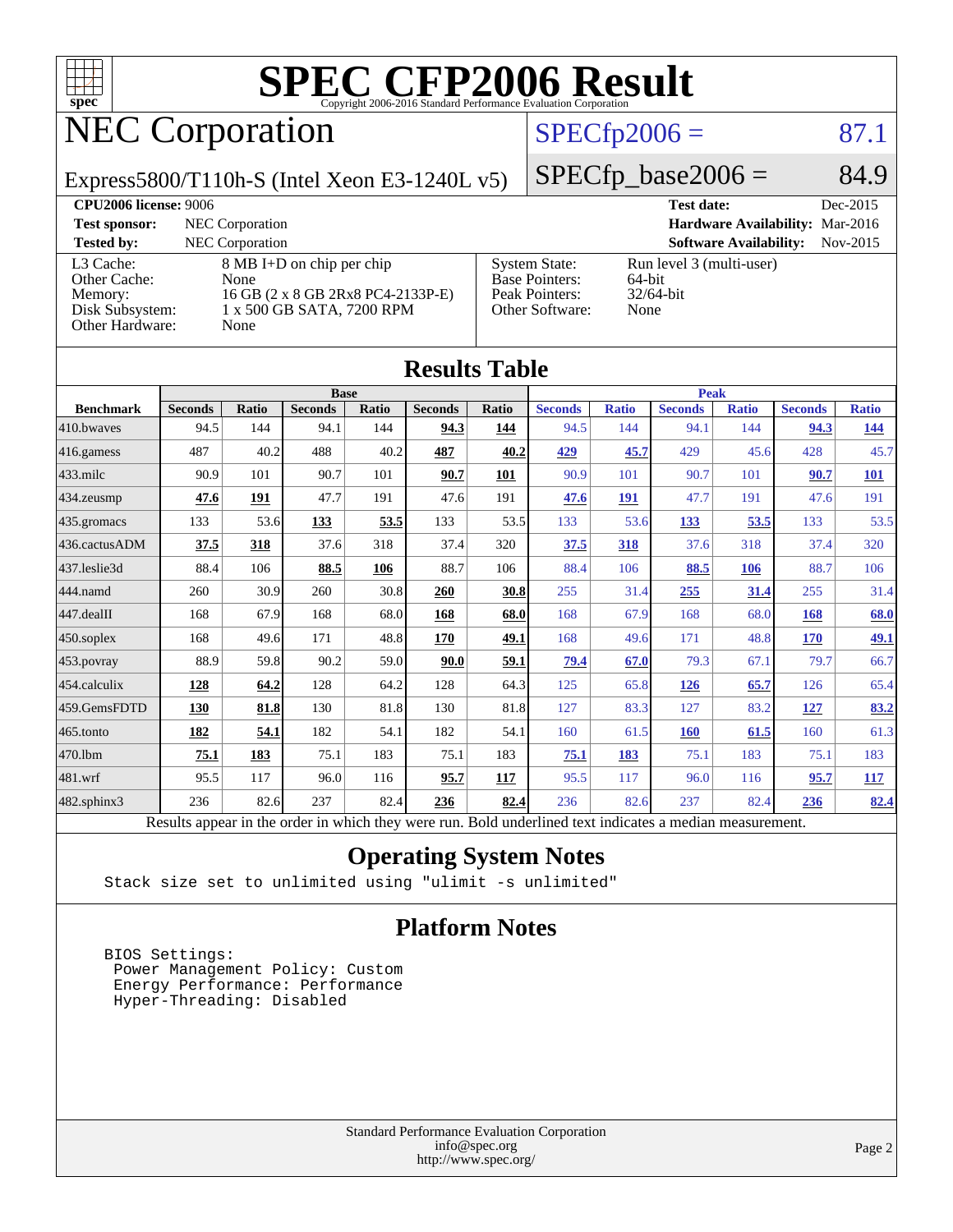

### NEC Corporation

 $SPECTp2006 = 87.1$ 

Express5800/T110h-S (Intel Xeon E3-1240L v5)

#### **[CPU2006 license:](http://www.spec.org/auto/cpu2006/Docs/result-fields.html#CPU2006license)** 9006 **[Test date:](http://www.spec.org/auto/cpu2006/Docs/result-fields.html#Testdate)** Dec-2015

 $SPECfp\_base2006 = 84.9$ 

**[Test sponsor:](http://www.spec.org/auto/cpu2006/Docs/result-fields.html#Testsponsor)** NEC Corporation **[Hardware Availability:](http://www.spec.org/auto/cpu2006/Docs/result-fields.html#HardwareAvailability)** Mar-2016 **[Tested by:](http://www.spec.org/auto/cpu2006/Docs/result-fields.html#Testedby)** NEC Corporation **[Software Availability:](http://www.spec.org/auto/cpu2006/Docs/result-fields.html#SoftwareAvailability)** Nov-2015

### **[General Notes](http://www.spec.org/auto/cpu2006/Docs/result-fields.html#GeneralNotes)**

Environment variables set by runspec before the start of the run: KMP\_AFFINITY = "granularity=fine,compact,1,0" LD\_LIBRARY\_PATH = "/home/cpu2006/libs/32:/home/cpu2006/libs/64:/home/cpu2006/sh" OMP\_NUM\_THREADS = "4"

 Binaries compiled on a system with 1x Intel Core i5-4670K CPU + 32GB memory using RedHat EL 7.1 Transparent Huge Pages enabled with: echo always > /sys/kernel/mm/transparent\_hugepage/enabled

### **[Base Compiler Invocation](http://www.spec.org/auto/cpu2006/Docs/result-fields.html#BaseCompilerInvocation)**

[C benchmarks](http://www.spec.org/auto/cpu2006/Docs/result-fields.html#Cbenchmarks):  $-m64$ 

[C++ benchmarks:](http://www.spec.org/auto/cpu2006/Docs/result-fields.html#CXXbenchmarks) [icpc -m64](http://www.spec.org/cpu2006/results/res2016q1/cpu2006-20160125-38934.flags.html#user_CXXbase_intel_icpc_64bit_bedb90c1146cab66620883ef4f41a67e)

[Fortran benchmarks](http://www.spec.org/auto/cpu2006/Docs/result-fields.html#Fortranbenchmarks): [ifort -m64](http://www.spec.org/cpu2006/results/res2016q1/cpu2006-20160125-38934.flags.html#user_FCbase_intel_ifort_64bit_ee9d0fb25645d0210d97eb0527dcc06e)

[Benchmarks using both Fortran and C](http://www.spec.org/auto/cpu2006/Docs/result-fields.html#BenchmarksusingbothFortranandC): [icc -m64](http://www.spec.org/cpu2006/results/res2016q1/cpu2006-20160125-38934.flags.html#user_CC_FCbase_intel_icc_64bit_0b7121f5ab7cfabee23d88897260401c) [ifort -m64](http://www.spec.org/cpu2006/results/res2016q1/cpu2006-20160125-38934.flags.html#user_CC_FCbase_intel_ifort_64bit_ee9d0fb25645d0210d97eb0527dcc06e)

### **[Base Portability Flags](http://www.spec.org/auto/cpu2006/Docs/result-fields.html#BasePortabilityFlags)**

| 410.bwaves: -DSPEC CPU LP64                 |                                                                |
|---------------------------------------------|----------------------------------------------------------------|
| 416.gamess: -DSPEC_CPU_LP64                 |                                                                |
| 433.milc: -DSPEC CPU LP64                   |                                                                |
| 434.zeusmp: -DSPEC_CPU_LP64                 |                                                                |
| 435.gromacs: -DSPEC_CPU_LP64 -nofor_main    |                                                                |
| 436.cactusADM: -DSPEC CPU LP64 -nofor main  |                                                                |
| 437.leslie3d: -DSPEC CPU LP64               |                                                                |
| 444.namd: -DSPEC CPU LP64                   |                                                                |
| 447.dealII: -DSPEC CPU LP64                 |                                                                |
| 450.soplex: -DSPEC_CPU_LP64                 |                                                                |
| 453.povray: -DSPEC_CPU_LP64                 |                                                                |
| 454.calculix: - DSPEC CPU LP64 - nofor main |                                                                |
| 459. GemsFDTD: - DSPEC CPU LP64             |                                                                |
| 465.tonto: - DSPEC CPU LP64                 |                                                                |
| 470.1bm: - DSPEC CPU LP64                   |                                                                |
|                                             | 481.wrf: -DSPEC_CPU_LP64 -DSPEC_CPU_CASE_FLAG -DSPEC_CPU_LINUX |
| 482.sphinx3: -DSPEC_CPU_LP64                |                                                                |
|                                             |                                                                |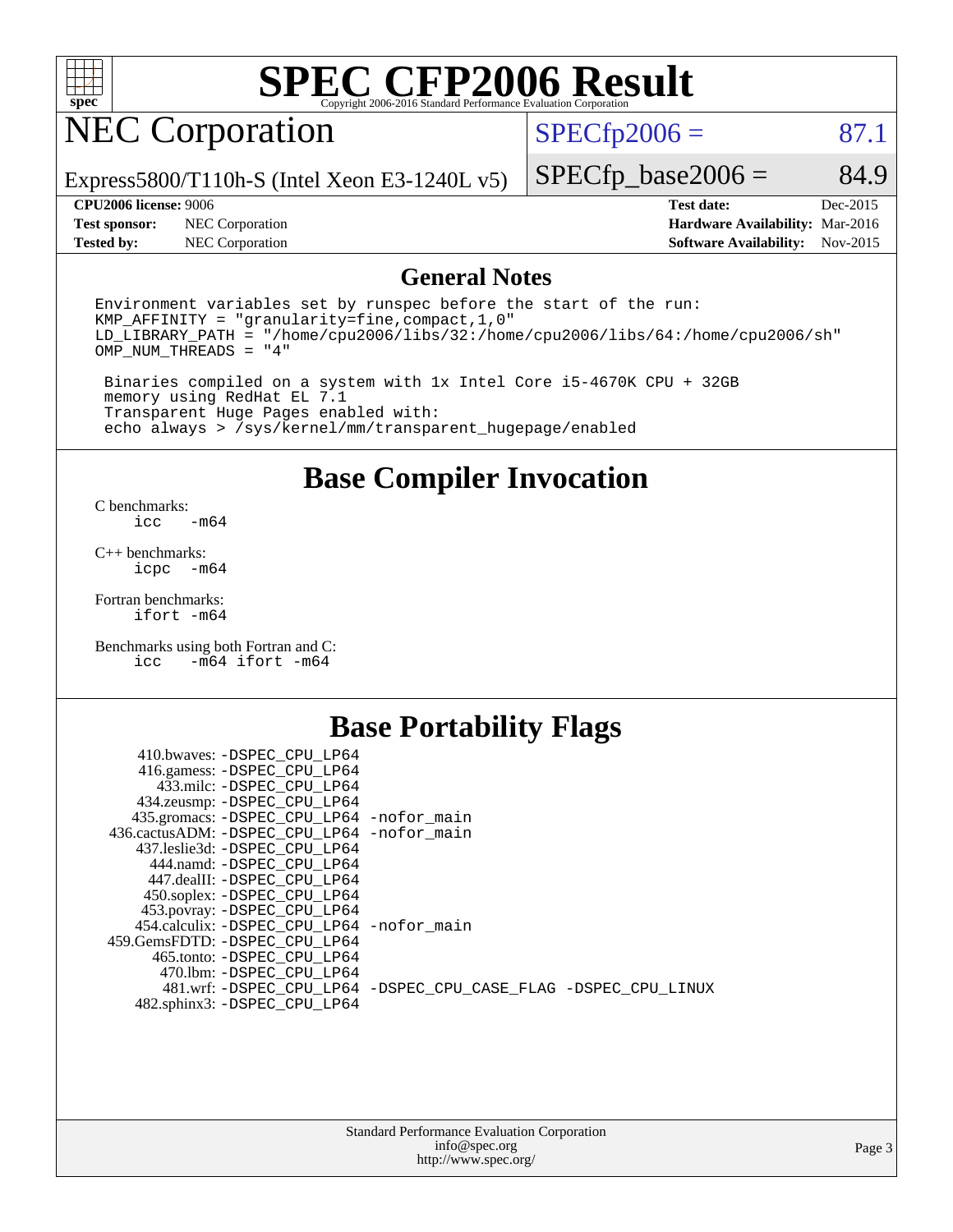

### NEC Corporation

 $SPECTp2006 = 87.1$ 

Express5800/T110h-S (Intel Xeon E3-1240L v5)

#### **[CPU2006 license:](http://www.spec.org/auto/cpu2006/Docs/result-fields.html#CPU2006license)** 9006 **[Test date:](http://www.spec.org/auto/cpu2006/Docs/result-fields.html#Testdate)** Dec-2015

**[Test sponsor:](http://www.spec.org/auto/cpu2006/Docs/result-fields.html#Testsponsor)** NEC Corporation **[Hardware Availability:](http://www.spec.org/auto/cpu2006/Docs/result-fields.html#HardwareAvailability)** Mar-2016

 $SPECfp\_base2006 = 84.9$ 

**[Tested by:](http://www.spec.org/auto/cpu2006/Docs/result-fields.html#Testedby)** NEC Corporation **[Software Availability:](http://www.spec.org/auto/cpu2006/Docs/result-fields.html#SoftwareAvailability)** Nov-2015

### **[Base Optimization Flags](http://www.spec.org/auto/cpu2006/Docs/result-fields.html#BaseOptimizationFlags)**

[C benchmarks](http://www.spec.org/auto/cpu2006/Docs/result-fields.html#Cbenchmarks): [-xCORE-AVX2](http://www.spec.org/cpu2006/results/res2016q1/cpu2006-20160125-38934.flags.html#user_CCbase_f-xAVX2_5f5fc0cbe2c9f62c816d3e45806c70d7) [-ipo](http://www.spec.org/cpu2006/results/res2016q1/cpu2006-20160125-38934.flags.html#user_CCbase_f-ipo) [-O3](http://www.spec.org/cpu2006/results/res2016q1/cpu2006-20160125-38934.flags.html#user_CCbase_f-O3) [-no-prec-div](http://www.spec.org/cpu2006/results/res2016q1/cpu2006-20160125-38934.flags.html#user_CCbase_f-no-prec-div) [-parallel](http://www.spec.org/cpu2006/results/res2016q1/cpu2006-20160125-38934.flags.html#user_CCbase_f-parallel) [-opt-prefetch](http://www.spec.org/cpu2006/results/res2016q1/cpu2006-20160125-38934.flags.html#user_CCbase_f-opt-prefetch) [-ansi-alias](http://www.spec.org/cpu2006/results/res2016q1/cpu2006-20160125-38934.flags.html#user_CCbase_f-ansi-alias)

[C++ benchmarks:](http://www.spec.org/auto/cpu2006/Docs/result-fields.html#CXXbenchmarks) [-xCORE-AVX2](http://www.spec.org/cpu2006/results/res2016q1/cpu2006-20160125-38934.flags.html#user_CXXbase_f-xAVX2_5f5fc0cbe2c9f62c816d3e45806c70d7) [-ipo](http://www.spec.org/cpu2006/results/res2016q1/cpu2006-20160125-38934.flags.html#user_CXXbase_f-ipo) [-O3](http://www.spec.org/cpu2006/results/res2016q1/cpu2006-20160125-38934.flags.html#user_CXXbase_f-O3) [-no-prec-div](http://www.spec.org/cpu2006/results/res2016q1/cpu2006-20160125-38934.flags.html#user_CXXbase_f-no-prec-div) [-opt-prefetch](http://www.spec.org/cpu2006/results/res2016q1/cpu2006-20160125-38934.flags.html#user_CXXbase_f-opt-prefetch) [-ansi-alias](http://www.spec.org/cpu2006/results/res2016q1/cpu2006-20160125-38934.flags.html#user_CXXbase_f-ansi-alias)

[Fortran benchmarks](http://www.spec.org/auto/cpu2006/Docs/result-fields.html#Fortranbenchmarks): [-xCORE-AVX2](http://www.spec.org/cpu2006/results/res2016q1/cpu2006-20160125-38934.flags.html#user_FCbase_f-xAVX2_5f5fc0cbe2c9f62c816d3e45806c70d7) [-ipo](http://www.spec.org/cpu2006/results/res2016q1/cpu2006-20160125-38934.flags.html#user_FCbase_f-ipo) [-O3](http://www.spec.org/cpu2006/results/res2016q1/cpu2006-20160125-38934.flags.html#user_FCbase_f-O3) [-no-prec-div](http://www.spec.org/cpu2006/results/res2016q1/cpu2006-20160125-38934.flags.html#user_FCbase_f-no-prec-div) [-parallel](http://www.spec.org/cpu2006/results/res2016q1/cpu2006-20160125-38934.flags.html#user_FCbase_f-parallel) [-opt-prefetch](http://www.spec.org/cpu2006/results/res2016q1/cpu2006-20160125-38934.flags.html#user_FCbase_f-opt-prefetch)

[Benchmarks using both Fortran and C](http://www.spec.org/auto/cpu2006/Docs/result-fields.html#BenchmarksusingbothFortranandC): [-xCORE-AVX2](http://www.spec.org/cpu2006/results/res2016q1/cpu2006-20160125-38934.flags.html#user_CC_FCbase_f-xAVX2_5f5fc0cbe2c9f62c816d3e45806c70d7) [-ipo](http://www.spec.org/cpu2006/results/res2016q1/cpu2006-20160125-38934.flags.html#user_CC_FCbase_f-ipo) [-O3](http://www.spec.org/cpu2006/results/res2016q1/cpu2006-20160125-38934.flags.html#user_CC_FCbase_f-O3) [-no-prec-div](http://www.spec.org/cpu2006/results/res2016q1/cpu2006-20160125-38934.flags.html#user_CC_FCbase_f-no-prec-div) [-parallel](http://www.spec.org/cpu2006/results/res2016q1/cpu2006-20160125-38934.flags.html#user_CC_FCbase_f-parallel) [-opt-prefetch](http://www.spec.org/cpu2006/results/res2016q1/cpu2006-20160125-38934.flags.html#user_CC_FCbase_f-opt-prefetch)

[-ansi-alias](http://www.spec.org/cpu2006/results/res2016q1/cpu2006-20160125-38934.flags.html#user_CC_FCbase_f-ansi-alias)

### **[Peak Compiler Invocation](http://www.spec.org/auto/cpu2006/Docs/result-fields.html#PeakCompilerInvocation)**

[C benchmarks](http://www.spec.org/auto/cpu2006/Docs/result-fields.html#Cbenchmarks):  $\text{icc}$   $-\text{m64}$ 

[C++ benchmarks:](http://www.spec.org/auto/cpu2006/Docs/result-fields.html#CXXbenchmarks) [icpc -m64](http://www.spec.org/cpu2006/results/res2016q1/cpu2006-20160125-38934.flags.html#user_CXXpeak_intel_icpc_64bit_bedb90c1146cab66620883ef4f41a67e)

[Fortran benchmarks](http://www.spec.org/auto/cpu2006/Docs/result-fields.html#Fortranbenchmarks): [ifort -m64](http://www.spec.org/cpu2006/results/res2016q1/cpu2006-20160125-38934.flags.html#user_FCpeak_intel_ifort_64bit_ee9d0fb25645d0210d97eb0527dcc06e)

[Benchmarks using both Fortran and C](http://www.spec.org/auto/cpu2006/Docs/result-fields.html#BenchmarksusingbothFortranandC): [icc -m64](http://www.spec.org/cpu2006/results/res2016q1/cpu2006-20160125-38934.flags.html#user_CC_FCpeak_intel_icc_64bit_0b7121f5ab7cfabee23d88897260401c) [ifort -m64](http://www.spec.org/cpu2006/results/res2016q1/cpu2006-20160125-38934.flags.html#user_CC_FCpeak_intel_ifort_64bit_ee9d0fb25645d0210d97eb0527dcc06e)

### **[Peak Portability Flags](http://www.spec.org/auto/cpu2006/Docs/result-fields.html#PeakPortabilityFlags)**

Same as Base Portability Flags

### **[Peak Optimization Flags](http://www.spec.org/auto/cpu2006/Docs/result-fields.html#PeakOptimizationFlags)**

[C benchmarks](http://www.spec.org/auto/cpu2006/Docs/result-fields.html#Cbenchmarks):

433.milc: basepeak = yes

 $470$ .lbm: basepeak = yes

482.sphinx3: basepeak = yes

[C++ benchmarks:](http://www.spec.org/auto/cpu2006/Docs/result-fields.html#CXXbenchmarks)

Continued on next page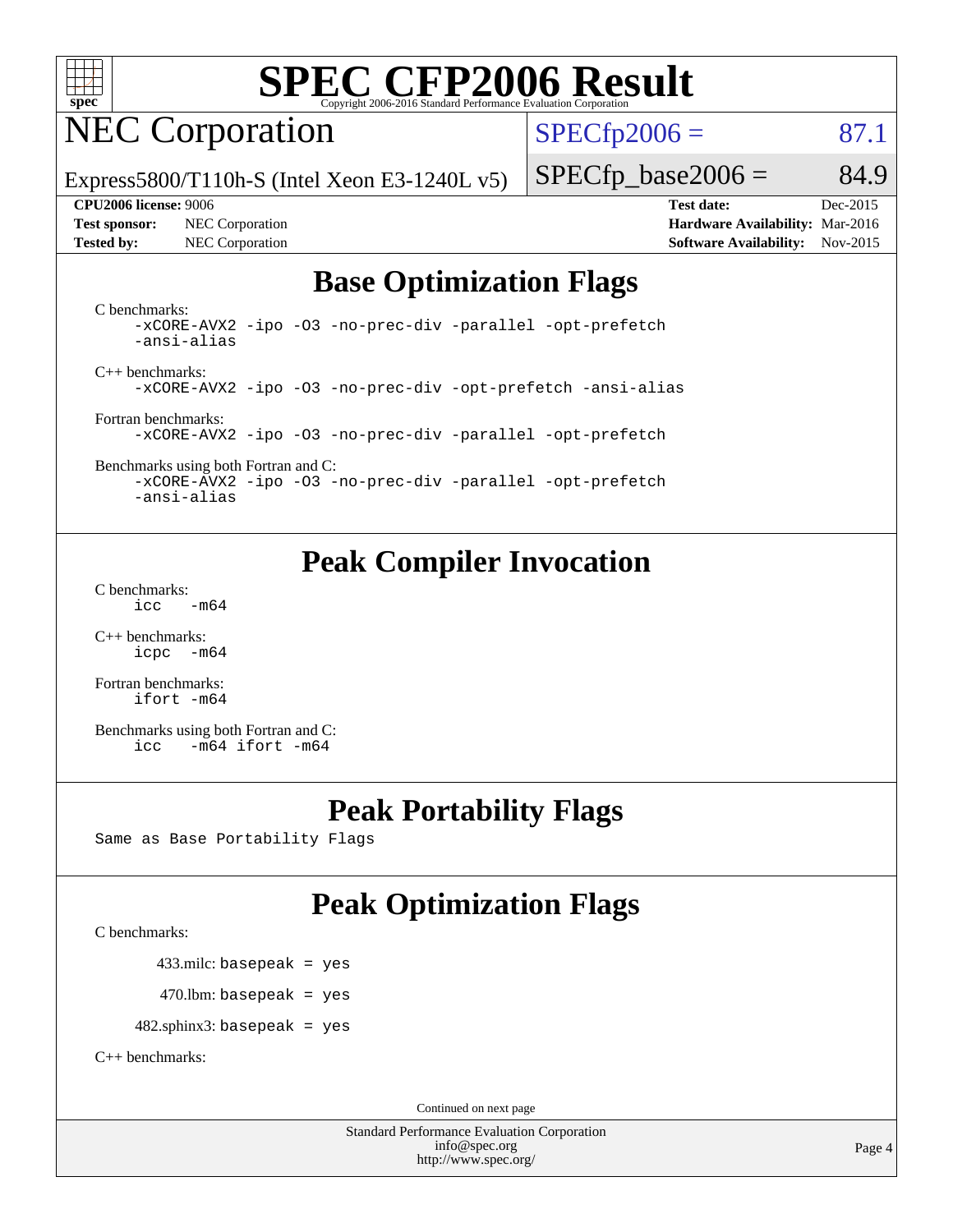

NEC Corporation

 $SPECTp2006 = 87.1$ 

Express5800/T110h-S (Intel Xeon E3-1240L v5)

 $SPECTp\_base2006 = 84.9$ 

**[CPU2006 license:](http://www.spec.org/auto/cpu2006/Docs/result-fields.html#CPU2006license)** 9006 **[Test date:](http://www.spec.org/auto/cpu2006/Docs/result-fields.html#Testdate)** Dec-2015 **[Test sponsor:](http://www.spec.org/auto/cpu2006/Docs/result-fields.html#Testsponsor)** NEC Corporation **NEC Corporation [Hardware Availability:](http://www.spec.org/auto/cpu2006/Docs/result-fields.html#HardwareAvailability)** Mar-2016 [Tested by:](http://www.spec.org/auto/cpu2006/Docs/result-fields.html#Testedby) NEC Corporation **[Software Availability:](http://www.spec.org/auto/cpu2006/Docs/result-fields.html#SoftwareAvailability)** Nov-2015

### **[Peak Optimization Flags \(Continued\)](http://www.spec.org/auto/cpu2006/Docs/result-fields.html#PeakOptimizationFlags)**

```
 444.namd: -xCORE-AVX2(pass 2) -prof-gen:threadsafe(pass 1)
               -ipo(pass 2) -03(pass 2) -no-prec-div(pass 2)
               -par-num-threads=1(pass 1) -prof-use(pass 2) -fno-alias
               -auto-ilp32
      447.dealII: basepeak = yes
       450.soplex: basepeak = yes
      453.povray: -xCORE-AVX2(pass 2) -prof-gen:threadsafe(pass 1)
               -no-prec-div(pass 2)-par-num-threads=1(pass 1) -prof-use(pass 2) -unroll4
               -ansi-alias
Fortran benchmarks: 
     410.bwaves: basepeak = yes 416.gamess: -xCORE-AVX2(pass 2) -prof-gen:threadsafe(pass 1)
               -ipo(pass 2) -03(pass 2) -no-prec-div(pass 2)-par-num-threads=1(pass 1) -prof-use(pass 2) -unroll2
               -inline-level=0 -scalar-rep-
      434.zeusmp: basepeak = yes
      437.leslie3d: basepeak = yes
  459.GemsFDTD: -xCORE-AVX2(pass 2) -prof-gen:threadsafe(pass 1)
               -i\text{po}(pass 2) -\tilde{O}3(pass 2)-no-prec-div(pass 2)
               -par-num-threads=1(pass 1) -prof-use(pass 2) -unroll2
               -inline-level=0 -opt-prefetch -parallel
        465.tonto: -xCORE-AVX2(pass 2) -prof-gen:threadsafe(pass 1)
               -no-prec-div(pass 2)-par-num-threads=1(pass 1) -prof-use(pass 2) -inline-calloc
               -opt-malloc-options=3 -auto -unroll4
Benchmarks using both Fortran and C: 
     435.gromacs: basepeak = yes
  436.cactusADM: basepeak = yes
      454.calculix: -xCORE-AVX2 -ipo -O3 -no-prec-div -auto-ilp32 -ansi-alias
        481 \text{.m}: basepeak = yes
```